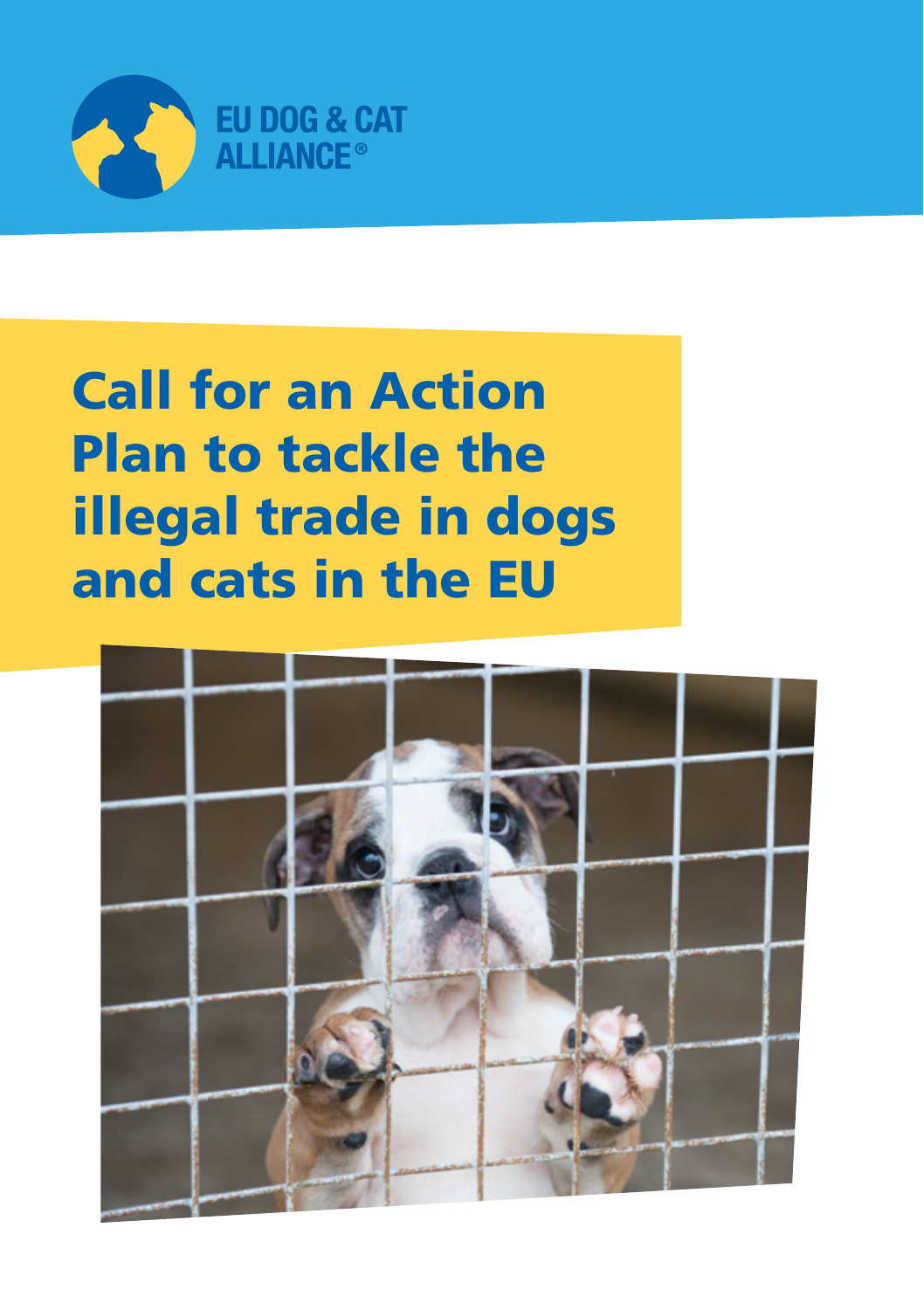

The EU Dog & Cat Alliance calls for action based on the findings of the recently published *Study on the welfare of dogs and cats involved in commercial practices*.

The study, commissioned by the European Commission, provides much-needed evidence as to why EU legislation on the breeding and trade of dogs and cats is paramount to not only improving companion animal welfare in Europe, but to also safeguarding public health, consumer protection and the EU internal market. The EU Dog & Cat Alliance and its members have carried out complementary research which confirms these findings.

## **The Problem:**



- PETS travel scheme abused: puppies and kittens for commercial sale imported under the non-commercial Regulation (EU) 576/2013
- EU-wide problem, exploiting discrepancies in pet legislation, welfare standards and prices among Member States
- Unscrupulous vets falsifying data on pet passports
- Breeders and dealers supplying young puppies under the legal age of 15 weeks
- Puppies kept and transported in poor conditions, severely impacting their health
- Ineffective border controls, few visual checks at ports, airports and controlled border crossings
- Negligible sharing of intelligence amongst key agencies
- Lack of sufficient penalties to deter the illegal trade

This illegal trade can only be addressed through a comprehensive approach, involving the European Commission, European Parliament and Member States, including agencies and border and veterinary authorities.

**The EU Dog & Cat Alliance calls on the European Commission to draw up an Action Plan to tackle the illegal trade in dogs and cats in the EU.**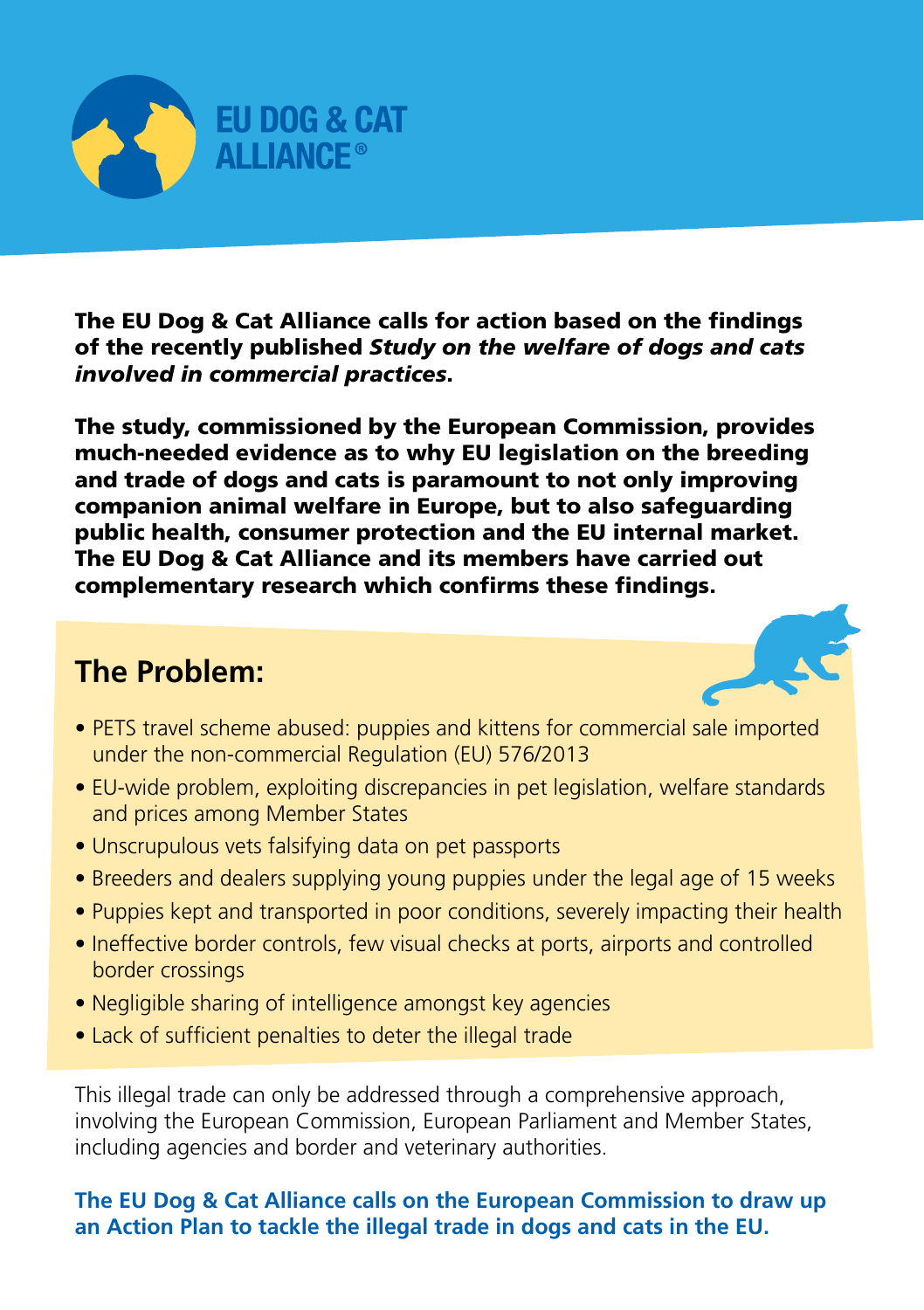

## **The Action Plan should cover the following:**

- **Animal health and welfare:** Stopping the illegal trade in hundreds of thousands of young dogs and cats every year and the horrendous breeding and transport conditions which can result in life-long health problems or behavioural issues.
- **Public health:** Concrete steps to ensure that commercial practices involving dogs and cats do not result in zoonoses being spread in the EU, including not only rabies and *Echinococcus multilocularis*, but also ones that are not covered by EU legislation, such as leishmaniosis.
- **Consumer protection:** Addressing the serious consumer protection issues arising from illegal trade in companion animals through: public education campaigns on buying pet animals, improving EU consumer protection legislation for the trade of pets and ensuring its better enforcement across all Member States.
- **Internal market:** Compulsory licensing and harmonised EU standards for breeders, covering the conditions in which companion animals are kept. Appropriate controls on the internet trade of dogs and cats.
- **Trafficking:** Intelligence to be shared between agencies (including veterinary regulatory authorities), carriers, customs officials and veterinarians and acted upon where necessary as part of nationwide/EU-wide multi-agency strategy to tackle the problem. Treating this issue as a serious trafficking offence, comparable to the trafficking of drugs, firearms or wildlife.